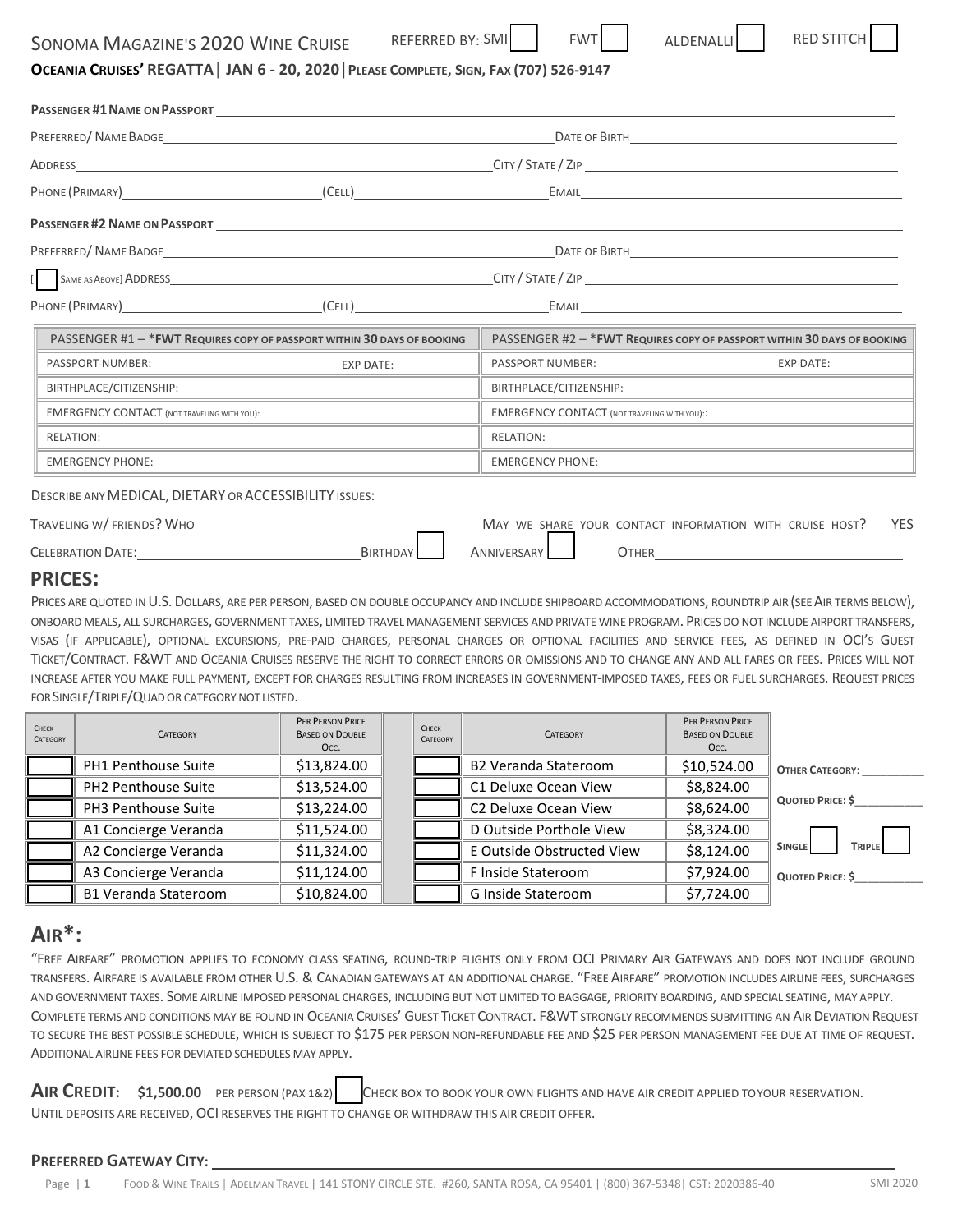TRAVEL INSURANCE: E&WT STRONGLY RECOMMENDS YOU PURCHASE ALLIANZ TRAVEL INSURANCE, OR COMPARABLE TRAVEL INSURANCE COVERING SUPPLIER DEFAULT, FULL MEDICAL EXPENSES, MEDICAL EVACUATION, TRAVEL DELAY, CANCELLATION AND LOSS. IT IS OUR POLICY TO SEND EVERY TRAVELER A TRAVEL-INSURANCE BROCHURE, SO PLEASE CONTACT US IMMEDIATELY IF THIS IS NOT RECEIVED WITHIN 7 DAYS OF SENDING US THIS REGISTRATION FORM. BE ADVISED THAT PRE-EXISTING CONDITION COVERAGE REQUIRES INSURANCE PURCHASE WITHIN 14-DAYS OF DEPOSIT PAYMENT. NOTE THAT BY NOT PURCHASING INSURANCE, YOU ASSUME ALL RISK OF LOSS. INSURANCE MUST COVER ALL TRIP COMPONENTS TO BE VALID. INSURANCE CAN ONLY BE REFUNDED WITHIN 10-DAYS OF ITS PURCHASE IF DONE IN WRITING. REFER TO THE INSURANCE BROCHURE FOR DETAILS REGARDING COVERAGE CONDITIONS.

DEPOSITS & PAYMENTS: DEPOSIT DUE AT BOOKING:\$1,575.00 PER PASSENGER FOR ALL CABINS EXCEPT VISTA, OCEANIA AND OWNER'S SUITES. PLEASE CALL FOR DEPOSIT AMOUNTS FOR BOOKING SUITES.

PAY BY: MASTERCARD / VISA / AMERICAN EXPRESS TOTAL DEPOSIT: \$ CREDIT CARD NUMBER: \_\_\_\_\_\_\_\_\_\_\_\_\_ \_\_\_\_\_\_\_\_\_\_\_\_ \_\_\_\_\_\_\_\_\_\_\_\_\_ \_\_\_\_\_\_\_\_\_\_\_\_ \_\_ EXP: \_\_\_\_\_\_\_ \_\_\_\_\_\_\_\_ CVV: : \_\_\_\_\_\_\_\_\_\_\_  $\overline{\phantom{a}}$ 

\_\_\_\_\_\_\_\_\_\_\_\_

**PLEASE FAX X TO OUR OFFICE S AT (707) 526 ‐9147.**

\_\_\_\_\_\_\_\_\_\_\_\_

\_\_\_\_\_\_\_\_\_\_\_

#### **PRINT NAME E AS APPEARS ON C REDIT CARD**  \_\_\_\_\_\_\_\_\_\_\_\_\_

\_\_\_\_\_\_\_\_

**SIGNATURE OR TYPE NAME IN LIEU OF SIGNATURE - (I AUTHORIZE F&WT TRAVEL GROUP/ F&WT TO CHARGE MY CREDIT CARD.)** 

\_\_\_\_\_\_\_\_\_\_\_\_

\_\_\_\_\_\_\_\_\_\_\_\_\_

\_\_\_\_\_\_\_\_\_\_\_

\_\_\_\_\_\_\_\_\_\_\_\_\_

USE A DEBIT CARD TO PAY THE DEPOSIT, F&WT MAY NOT BE ABLE TO PROCESS YOUR FINAL PAYMENT, AND THEREFORE, REQUIRES AN ALTERNATE PAYMENT METHOD FOR FINAL PAYMENT. IF FINAL PAYMENTS NOT RECEIVED BY THE DATE SPECIFIED ABOVE, YOUR SPACE ON THIS CRUISE WILL BE RELEASED AND APPLICABLE CANCELLATION FEES APPLIED. MANY TRAVEL SUPPLIERS NOW PROCESS CREDIT CARDS INTERNATIONALLY, AND YOUR CREDIT CARD BANK MAY CHARGE A FOREIGN TRANSACTION FEE. PLEASE CONTACT YOUR CREDIT CARD ISSUER TO SEE IF THIS APPLIES. **FINAL PAMENT DUE ON: AUG 29, 2019**  YES, I AUTHORIZE FINAL PAYMENT TO BE AUTOMATICALLY CHARGED ON THIS DATE TO THE CREDIT CARD LISTED ABOVE. NOTE: I E<br>IF YOU

\_\_\_\_\_\_\_\_\_\_\_\_

## **TERMS & CONDITIO NS**

PAYMENT & CANCELLATION SCHEDULE: ANY REFUND OR CHANGE REQUESTS RELATING TO THE CRUISE, INCLUDING AIRFARE, MUST BE RECEIVED BY F&WT IN WRITING AND DOCUMENTS RETURNED. CANCELLATION FEES APPLY TO NAME CHANGES. CANCEL FEES CANNOT BE APPLIED OR MOVED TO ANOTHER SAILING. "I AUTHORIZE ADELMAN TRAVEL SYSTEMS INC/ F&WT TO CHARGE MY CREDIT CARD IFI CANCEL THIS BOOKING, PURSUANT TO THE CANCELLATION SCHEDULE AND FEES SET FORTH BELOW":

| <b>OWNER'S, VISTA &amp; OCEANIA SUITES</b> |          | ALL OTHER STATEROOM CATEGORIES |                        |          |                  |
|--------------------------------------------|----------|--------------------------------|------------------------|----------|------------------|
| <b>FROM</b>                                | TO       | <b>FEE</b>                     | <b>FROM</b>            | то       | <b>FEE</b>       |
| <b>DATE OF BOOKING</b>                     | 07/01/19 | \$100 PER PERSON               | <b>DATE OF BOOKING</b> | 07/01/19 | \$100 PER PERSON |
| 07/02/19                                   | 08/15/19 | \$250 PER PERSON               | 07/02/19               | 08/15/19 | \$250 PER PERSON |
| 08/16/19                                   | 08/29/19 | <b>15% FULL FARE</b>           | 08/16/19               | 08/29/19 | \$500 PER PERSON |
| 08/30/19                                   | 09/26/19 | 35% FULL FARE                  | 08/30/19               | 09/26/19 | 35% FULL FARE    |
| 09/27/19                                   | 10/11/19 | 65% FULL FARE                  | 09/27/19               | 10/11/19 | 65% FULL FARE    |
| 10/12/19                                   |          | 100% FULL FARE                 | 10/12/19               |          | 100% FULL FARE   |

TRAVEL REQUIREMENTS: PASSENGERS MUST PROVIDE PROPER IDENTIFICATION TO BOARD THE SHIP. US AND CANADIAN CITIZENS MUST PRESENT A VALID PASSPORT. (NAME ON all cruise documents must be the same as your passport.) Please visit <u>www.travel.state.gov f</u>or details. **RESPONSIBILITY:** Passenger acknowledges (i) sponsoring wineries are responsible for the wine education program, which is not connected in any way with Adelman Travel Systems Inc. / F&WT and RESERVES THE RIGHT TO SUBSTITUTE PROGRAM ELEMENTS AND PRESENTERS WITHOUT NOTICE; AND (II) OCEANIA CRUISES (OCI) IS RESPONSIBLE FOR THE CRUISE AND RELATED services, which along with any included free air fare, are governed by OCI's terms and conditions as noted in their cruise brochure. LIMITATION OF LIABILITY: IN NO EVENT SHALL ADELMAN TRAVEL SYSTEMS INC. DBA F&WT OR ITS OFFICERS, DIRECTORS, EMPLOYEES AND AFFILIATES BE RESPONSIBLE OR LIABLE TO PASSENGER FOR ANY INJURY, LOSS, OR DAMAGE, DIRECTLY OR INDIRECTLY ARISING FROM, OR ANY INDIRECT, INCIDENTAL, SPECIAL OR CONSEQUENTIAL DAMAGES, INCURRED BY PASSENGER IN CONNECTION WITH (I) THE CRUISE PURCHASED HEREBY, INCLUDING WITHOUT LIMITATION, ANY ASSOCIATED TRANSPORTATION, ACTIVITIES, AND ACCOMMODATIONS, WHETHER PRIOR, DURING, OR AFTER THE CRUISE, (II) ANY ACT, OMISSION, NEGLECT, ACCIDENT, ERROR OR DEFAULT OF THIRD PARTIES, PROVIDING SERVICES IN CONNECTION WITH THE CRUISE, (III) THE ALTERATION OF THE PASSENGER'S ITINERARY, WHEN ADVISABLE OR NECESSARY FOR THE SAFETY AND/OR WELLBEING OF THE PASSENGER(S), (IV) ANY ACT OF TERRORISM, WAR, ACCIDENT, WEATHER OR ANY ACT OF GOD,(V) THE CRUISE PROGRAM CANCELLATION AS PROVIDED BELOW, (V1) ANY CHANGES IN THE DESCRIBED PROGRAM CONTENT OR PRESENTERS. TERMINATION: THIS WINE EDUCATION CRUISE PROGRAM REQUIRES A MINIMUM NUMBER OF PARTICIPANTS AND F&WT RESERVES THE RIGHT TO CANCEL THE PROGRAM BEFORE THE FINAL PAYMENT DATE LISTED ABOVE IF SUCH MINIMUM NUMBER IS NOT ACHIEVED. UPON CANCELLATION F&WT WILL ISSUE A FULL REFUND TO YOU AND YOU AGREE F&WT SHALL HAVE NO LIABILITY FOR SUCH CANCELLATION AS PROVIDED FOR ABOVE. PARTICIPANTS ARE ENCOURAGED NOT TO PURCHASE NON-REFUNDABLE AIRLINE TICKETS EARLIER THAN 90 DAYS BEFORE THE TOUR DEPARTURE DATE IN ORDER TO AVOID AIRLINE CANCELLATION PENALTIES. **MISBEHAVIOR:** F&WT RESERVES THE RIGHT TO ASK ANY PERSON TO LEAVE THE WINE EDUCATION GROUP WHO IS ACTING INAPPROPRIATELY AND/OR WHO CANNOT CONTROL HIS OR HER BEHAVIOR, AND IN SUCH CASE PASSENGER AGREES THEY SHALL RECEIVE NO REFUND FOR THE COST OF THE CRUISE AND |F&WT SHALL HAVE NO LIABILITY FOR, OR OBLIGATION TO REPLACE, MISSED OR LOST PREPAID TRIP ELEMENTS, NOR RESPONSIBILITY TO PROVIDE RETURN TRANSPORTATION TO ANY PASSENGER LEFT BEHIND. DISPUTES: ANY CONTROVERSY, DISPUTE OR CLAIM OF WHATEVER NATURE ARISING OUT OF, IN CONNECTION WITH OR RELATING TO THIS CRUISE REGISTRATION FORM OR THE RELATED PRE/POST OR SHORE TOUR REGISTRATION FORM(S), OR THE INTERPRETATION, MEANING, PERFORMANCE, BREACH OR ENFORCEMENT THEREOF, SHALL BE RESOLVED, AT THE REQUEST OF EITHER PARTY TO THIS CONTRACT, FIRST BY MEDIATION INSANTA ROSA, CALIFORNIA AND IF MEDITATION IS UNSUCCESSFUL BY FINAL AND BINDING ARBITRATION CONDUCTED BEFORE ONE NEUTRAL ARBITRATOR AT A LOCATION DETERMINED BY THE ARBITRATOR IN SANTA ROSA, CALIFORNIA, IN ACCORDANCE WITH THE RULES OF CALIFORNIA CODE OF CIVIL PROCEDURE SECTION 1280 ET. SEQ. ALL DECISIONS OF THE ARBITRATOR SHALL BE FINAL, BINDING, AND CONCLUSIVE ON ALL PARTIES. JUDGMENT MAY BE ENTERED UPON ANY SUCH DECISION IN ACCORDANCE WITH APPLICABLE LAW IN ANY COURT HAVING JURISDICTION thereof. This contract inures to the benefit of, and is binding on the parties and their respective heirs, representatives and assigns. This contract shall be GOVERNED BY, CONSTRUED AND ENFORCED IN ACCORDANCE WITH THE LAWS OF THE STATE OF CALIFORNIA.

### PLEASE SIGN TO ACCEPT THE FOREGOING TERMS AND CONDITIONS OR TYPE NAME IN LIEU OF SIGNATURE:

\_\_\_\_\_\_\_\_\_

\_\_\_\_\_\_\_\_\_

\_\_\_\_\_\_\_\_\_

\_\_\_\_\_\_\_\_\_\_

\_\_\_\_\_\_\_\_\_

\_\_\_\_\_\_\_\_\_

\_\_\_\_\_\_\_\_\_\_

\_ \_\_\_\_\_

 $\overline{\phantom{a}}$ 

\_\_\_\_\_\_\_\_\_